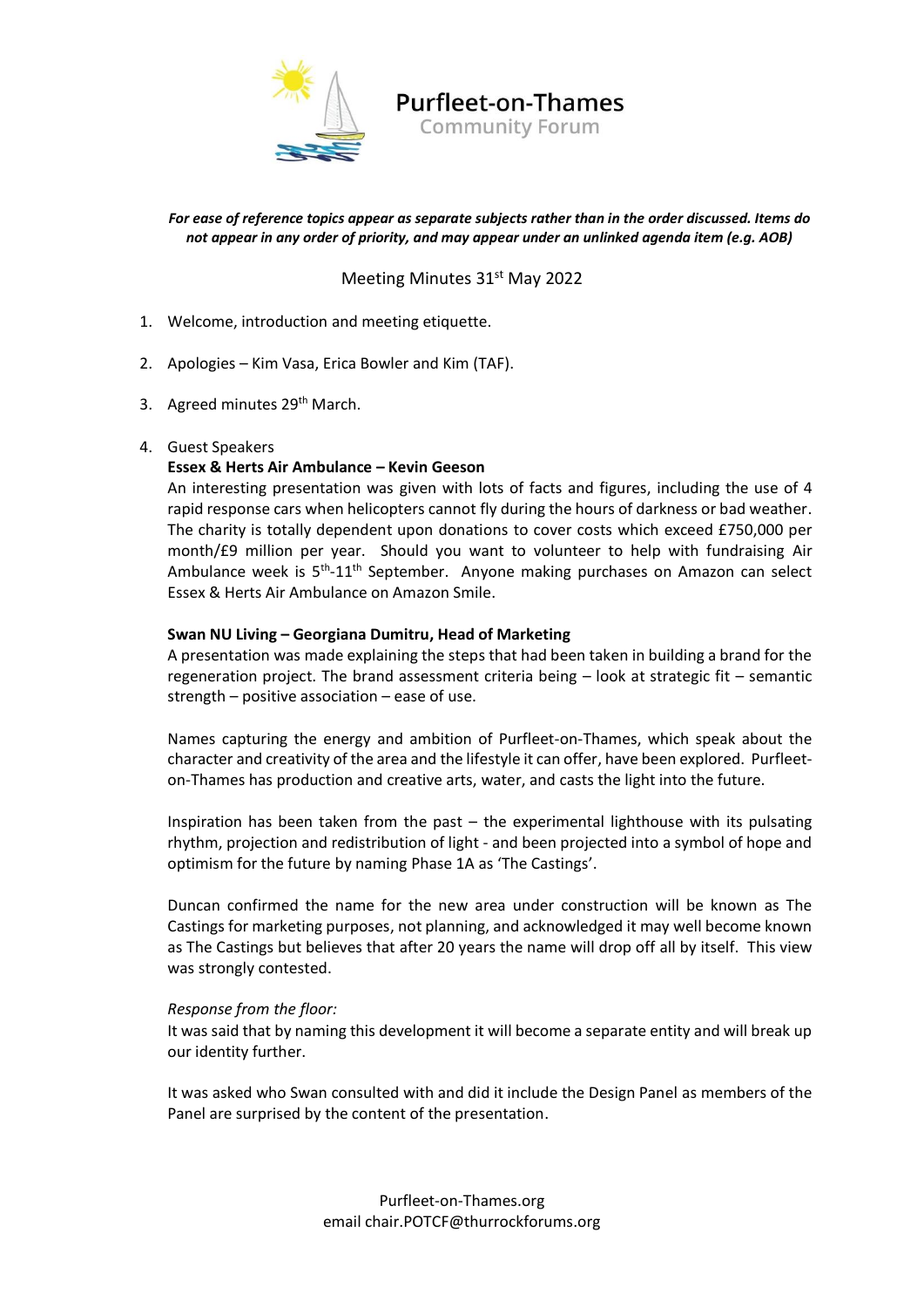

## **Purfleet-on-Thames**

**Community Forum** 

The decision for an online survey was made based on resources, time, money, and staffing, and because Swan wanted to look at ways of interacting with a wide range of potential buyers. It was reported that the survey was more about lifestyle and what facilities and things people want in a community rather than it being about Purfleet-on-Thames and they had received 2,000 responses.

Cllr Abbas responded that Swan needs to understand the feelings of residents, not potential buyers, and that the majority of residents present were clearly not happy with what had been presented.

It was pointed out that we had been involved with discussing road names but not branding and of the need for involvement in this process to enable a name to be found that people feel comfortable with, which fits in and does not segment the community.

Duncan acknowledged there are some issues with the proposed marketing and said they would come back to the Forum after the Bank Holiday.

5. Updates

Essex Book Festival Saturday 11<sup>th</sup> June 10am-5pm https://www.essexbookfestival.org.uk/event/criminally-good-day/ If you can volunteer, even if just for a short while, please contact [sec.potcf@thurrockforums.org](mailto:sec.potcf@thurrockforums.org) who will pass your details on.

Railings

330 feet of railings have been painted over a period of 6 weeks, using 5 gallons of paint. It was great to see so many people involved who enjoyed themselves whilst working hard.

Mobile Vaccination Bus Located at Ikea from  $6<sup>th</sup>$  May to 24<sup>th</sup> June.

Police Matters - Neil Brand

Two main operations being undertaken:

ASB – currently not receiving reports of nuisance motorbikes in Purfleet-on-Thames. Operation Irish Lions (car racers) – no reports of car racing received this past weekend. A request was made for minutes of the Forum's meetings to go to Thurrock Policing Team, beat officers and the town centre team officers.

Coffee with Cops at the Hub has new opening hours.

Councillor Comments

Lee Watson

Tree survey has been undertaken in Tank Hill where trees have collapsed onto properties. Marine Court rat infestation is being dealt with; bin collections are back on track and surgeries start at the Hub in August. Congratulations to Trevor and the railing painters for doing such a great job.